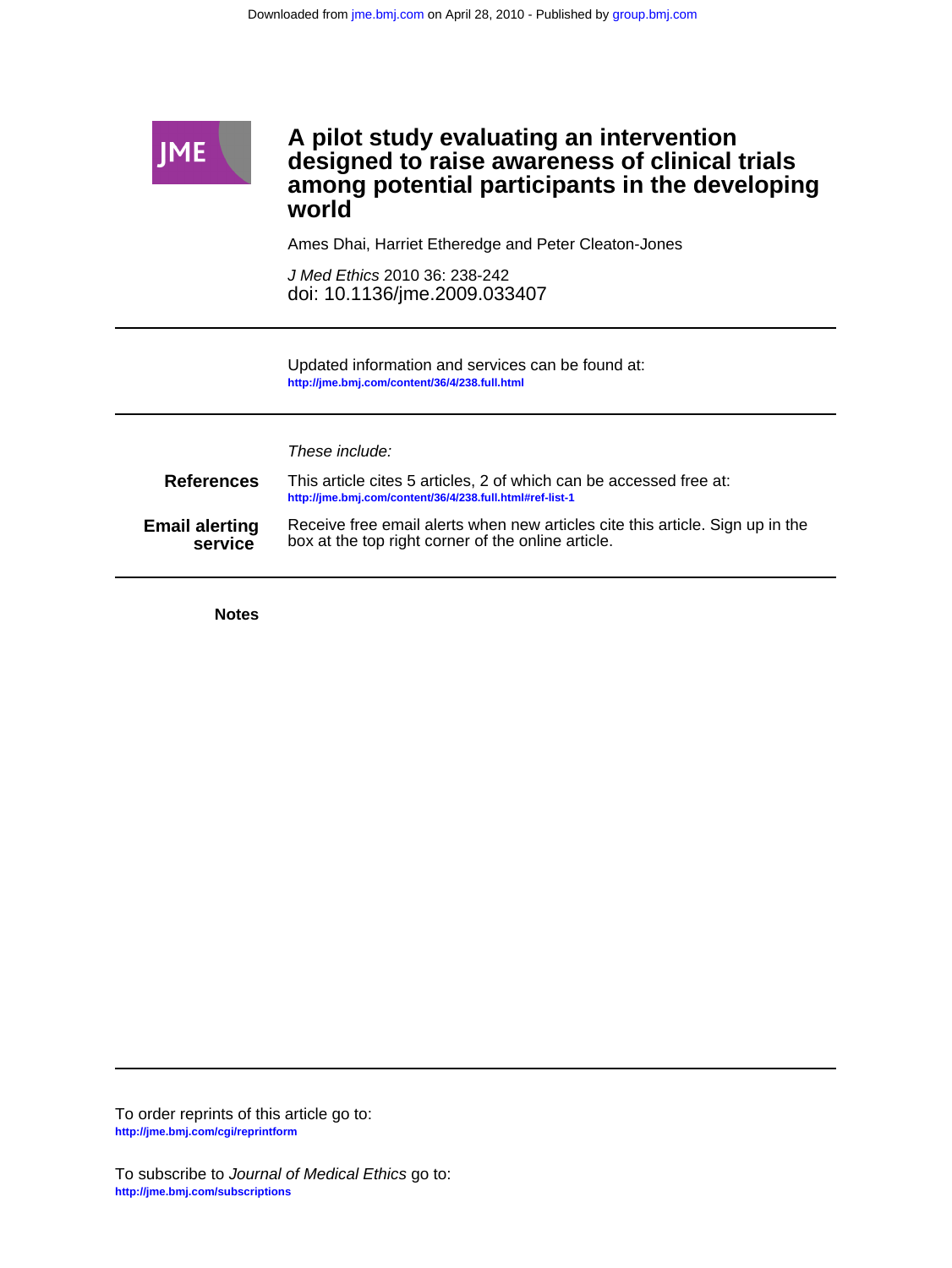# A pilot study evaluating an intervention designed to raise awareness of clinical trials among potential participants in the developing world

Ames Dhai, Harriet Etheredge, Peter Cleaton-Jones

# **ABSTRACT**

Steve Biko Centre for Bioethics, University of the Witwatersrand, Johannesburg, South Africa

#### Correspondence to

Professor Ames Dhai, Steve Biko Centre for Bioethics, 10th Floor Medical School, Faculty of Health Sciences, University of the Witwatersrand, Johannesburg 2193, South Africa; amaboo.dhai@wits.ac.za

Received 6 October 2009 Revised 2 December 2009 Accepted 28 January 2010 **Background** This pilot study evaluated the speaking book 'What it means to be part of a clinical trial'. The book aims at empowering populations with information on their rights and responsibilities when enrolled in  $clinical research.$  Wide publication of the book-at significant cost-is anticipated. It is important that the book is evaluated within the communities for whom it is intended, and the necessary changes (if any) are made, before translation and large-scale publication takes place.

**Objective** The objective of the study was to measure the efficacy and ease of use of the book. **Methods** Participants were recruited from a catering company. Participants were questioned on their knowledge of clinical trials and were then given the book. Instructions for use of the book were given to one group ('experimental' group). The other group ('control' group) was not given any instructions. A week later, the investigators returned, repeated the knowledge questions and asked 'ease of use' questions. **Results** A two-way repeated measure of covariants showed a statistically significant positive increase in knowledge of clinical trials among the intervention group  $(p=0.02)$ . Results for the control group displayed trends that were not statistically significant. Percentage analysis of 'ease of use' questions proved that the book

is easy to use, although some changes would be beneficial.

**Conclusion** This study revealed that the speaking book is easy to use. It significantly increased knowledge of clinical trials among the study sample if instructions on use of the book were provided.

'What it means to be part of a clinical trial' is a battery-operated 'speaking book' targeted towards developing world communities with a low literacy level who are likely to have access to clinical trials, either by volunteering themselves, or because a family member or friend is a clinical trial participant.

The speaking book explains in simple English what it means to be part of a clinical trial. Speaking books have hard covers and large pages. Each page of the book is vividly illustrated, with simple text pertaining to the illustration. Every speaking book has a plastic panel running down the right-hand side enclosed in which is a battery. The panel hosts a series of push buttons, each of which corresponds to a specific page in the speaking book. When activated, the 'push buttons' trigger a soundtrack of the text on the relevant page. The soundtrack, which is narrated by somebody with the appropriate voice and tonal quality, is thus 'read' to the person using the book. This makes the speaking book ideal for those who live in developing countries where literacy levels are low.

The speaking book has potential as an instrument for worldwide use if it is adapted for a relevant language and culture. Our pilot study aimed to evaluate the ease of use and extent of knowledge gain arising from usage of the speaking book over the period of a week. The study was also intended to expose problems with the book that could be practically addressed before translation and wider publication.

# WHY DO WE NEED THIS SPEAKING BOOK IN THE DEVELOPING WORLD?

Knowledge of clinical trials in the developing world Over the past few decades, the number of international clinical research projects taking place in the developing world has increased significantly. Among the reasons for this is the fact that research costs are lower in these countries, and it is much easier to find participants who have never received treatment for their condition, so-called drug-naive patients.<sup>1</sup>

Research ethics committees in developing countries emphasise the fact that research populations in these countries are vulnerable to many forms of exploitation resulting from unethical research. The causes of this vulnerability include low literacy levels, poverty and socioeconomic structures. Some research participants are vulnerable not only by virtue of residing in a developing country, but also because of adverse social and political influences within the country, which may make potential research participants subordinate to others.<sup>2</sup>

It has been suggested that in developing world settings, empowerment should constitute an ethical requirement in research involving vulnerable, oppressed and non-majority groups.<sup>3</sup> Empowerment, it is argued, will help to close channels by which research participants are sometimes open to exploitation. The speaking book aims to empower vulnerable populations.

#### How bad is the situation?

There are many aspects of clinical trials that those living in developing countries do not understand. Work done in Kilifi, Kenya, suggests that misunderstandings have contributed to concerns and rumours, which potentially undermine ethical aspects of research and local trust in the institution.<sup>2</sup> Other studies showed that participants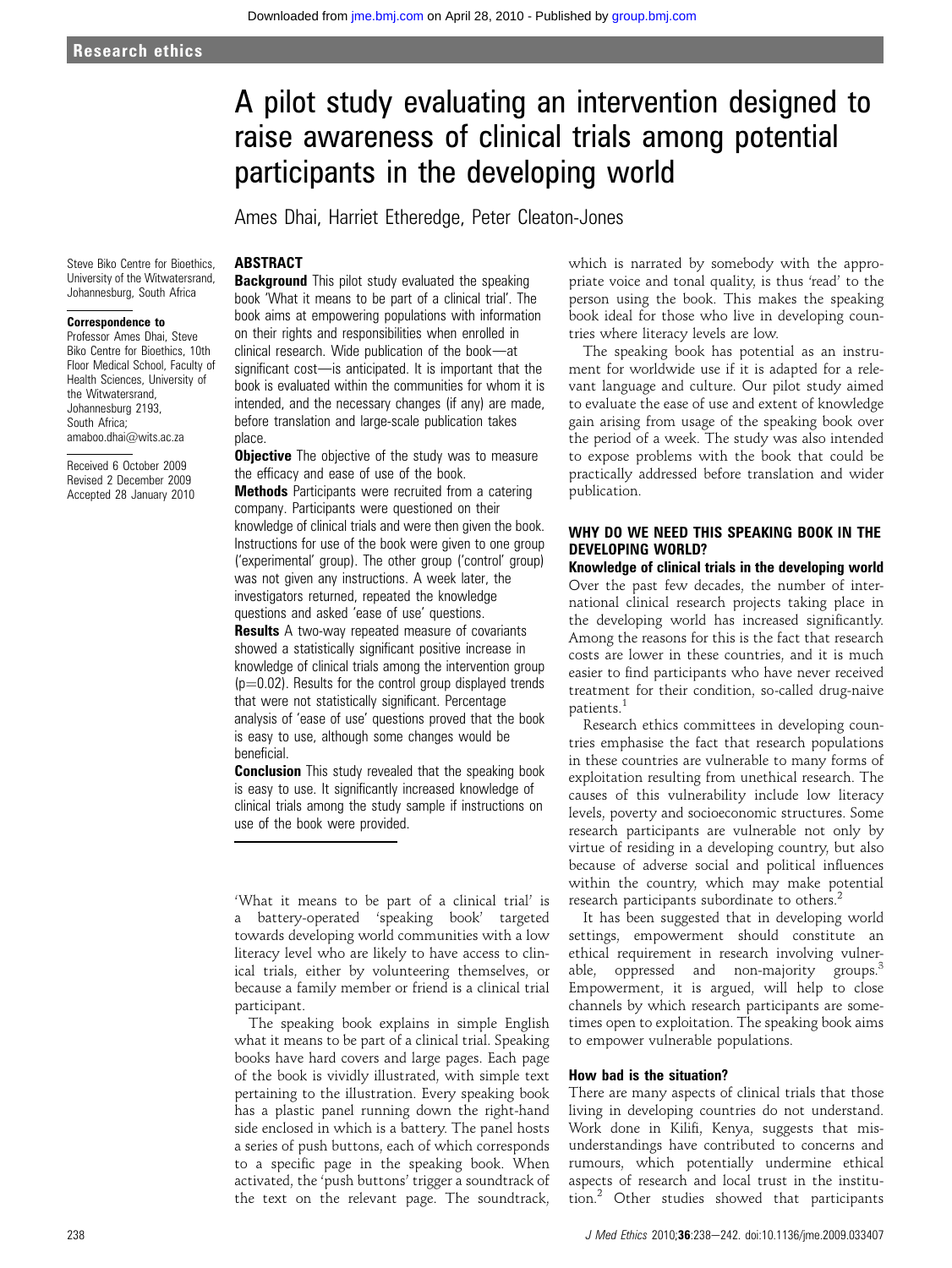believed medicines had already been tested for safety and efficacy; that they would be assigned to a study arm based on their health needs, and that the trial was designed to benefit them (thus perpetuating the therapeutic misconception).<sup>4</sup>

Not only do potential participants need knowledge of what it entails to be part of a clinical trial, but they also need to be empowered on issues around justice. They need to understand that researchers and sponsors have an ethical obligation to ensure post-trial access to the confirmed intervention—at the very minimum this should be afforded to all the research participants. Any other benefits of the clinical trial also need to be shared.<sup>5</sup> Potential clinical trial participants need the assurance that they do not have to bear the costs of trial-related injuries or harms sustained as a result of participation. When a sponsor embarks on a clinical trial careful consideration needs to be given to the competing interests of optimising scientific progress and simultaneously protecting the rights and dignities of the participants in the research process. Furthermore, when these trials are conducted in the developing world, the tenets of distributive justice need to be emphasised.

Researchers have a responsibility to ensure that patients' participation is informed and voluntary.5 This responsibility implies that we should strive continuously to improve the effectiveness of methods for informing prospective research volunteers about experimental studies, thereby enhancing the protection of their interests.

Some recommendations to address this challenge are as follows:

- < Ask prominent and well-respected community-based figureheads to identify barriers to adequate informed consent in their community.<sup>6</sup>
- < Disseminate information through numerous different channels.<sup>1</sup>
- $\blacktriangleright$  Use varying types of consent form.<sup>3</sup>
- < Make use of drama scripts, songs, partner letters, fact sheets and similar project information materials.<sup>7</sup>
- < Maintain a list of frequently asked questions regarding clinical research.<sup>6</sup>

#### Rationale behind the speaking book

It is important that any intervention designed to raise awareness of clinical trials is targeted to the literacy level of the potential study population.<sup>8</sup> In order to address this concern, the speaking book is very simple, with multimedia functionality that allows for the enhancement of understanding.

Some express concerns about achieving a balance between effective information dissemination and information overload: 'Certainly, the (informative) process must convey to participants the host of responsibilities and behaviours that will be expected of them during the research period, but researchers have found it challenging not to exceed an individual's absorptive capacity on any given occasion.' <sup>6</sup> Information overload is not a concern when it comes to the speaking book. This is because the book can be taken home, shared with family members or friends, and there is no pressure to absorb all the necessary information in a condensed time period.

# METHODS: A DESCRIPTIVE, CROSS-SECTIONAL, QUESTIONNAIRE-BASED STUDY

The study was approved by the Human Research Ethics Committee (Medical) at the University of the Witwatersrand (protocol number M090121). Permission to conduct the study among its staff was also obtained from a company providing

mass-catering services. The study population comprised university-based catering staff.

Having obtained their informed consent, participants from two different geographical locations of the university were recruited into two separate groups in order to avoid contamination of data.

Inclusion and exclusion criteria for the study were: Equal numbers of men and women (15 men and 15 women) in each study group. A minimum participant age of 18 years and a maximum age of 50 years. Minimal literacy levels demonstrated by participants. Participants were thus able to understand spoken English but had difficulty reading it, or could not read it at all. The investigators evaluated reading skills among the participants by asking them to read from a page in the speaking book. This evaluation of reading ability was subjective and thus may be seen as a limitation of this study. Individuals who had taken part in a clinical trial previously were excluded from the research.

Following enrolment, the predistribution questionnaire was administered. This questionnaire was used to gauge baseline knowledge of clinical trials in the study population before distribution of the speaking book. Upon completing the predistribution questionnaire, every participant was given a speaking book. The participants in the intervention group were given verbal instructions on how to use the book, as well as a demonstration. The participants in the control group were not given any instructions. A follow-up meeting in a week's time was then scheduled with each participant.

At the follow-up meeting the post-distribution questionnaire was administered. The first section of this questionnaire was a repeat of questions from the predistribution questionnaire in order to gauge the extent to which knowledge of clinical trials had been enhanced (if at all) by the speaking book. The second section was designed to evaluate ease of use of the speaking book.

# RESULTS

Results were measured in two different ways. Those pertaining to the knowledge of clinical trials were subject to a two-way repeated measure analysis of covariants using SAS version 9.1. This allowed us to establish whether there had been a change in the knowledge of clinical trials. Those pertaining to ease of use of the book were subject to percentage analysis.

# Knowledge

Before the two-way repeated measure was calculated, responses were numerically converted. 'Yes' was converted into 1 and 'no' was converted into 0. A mean (average) score for the 11 questions was then computed on an individual basis. The baseline mean score was computed at time  $1$  (t=1) and the post mean score was computed after the week at time  $2$  (t=2). This reduced the data into three sets: (1) individual scores; (2) group scores (control and experiment); and (3) two measures (baseline mean and post mean).

A repeated measures analysis of variance method was then used to identify if there were any significant differences between the two groups and between the repeated measures (baseline mean and post mean). Interactions between the two groups (SAS for Windows version 9.1) and repeated measures (times) were also identified.

The two-way repeated measure analysis produced some interesting results. The main effect for group was not found significant:  $F(1,51)=1.53$ , p=0.22. The main effect for time was also found not to be significant:  $F(1,51)=0.16$ , p=0.7. However,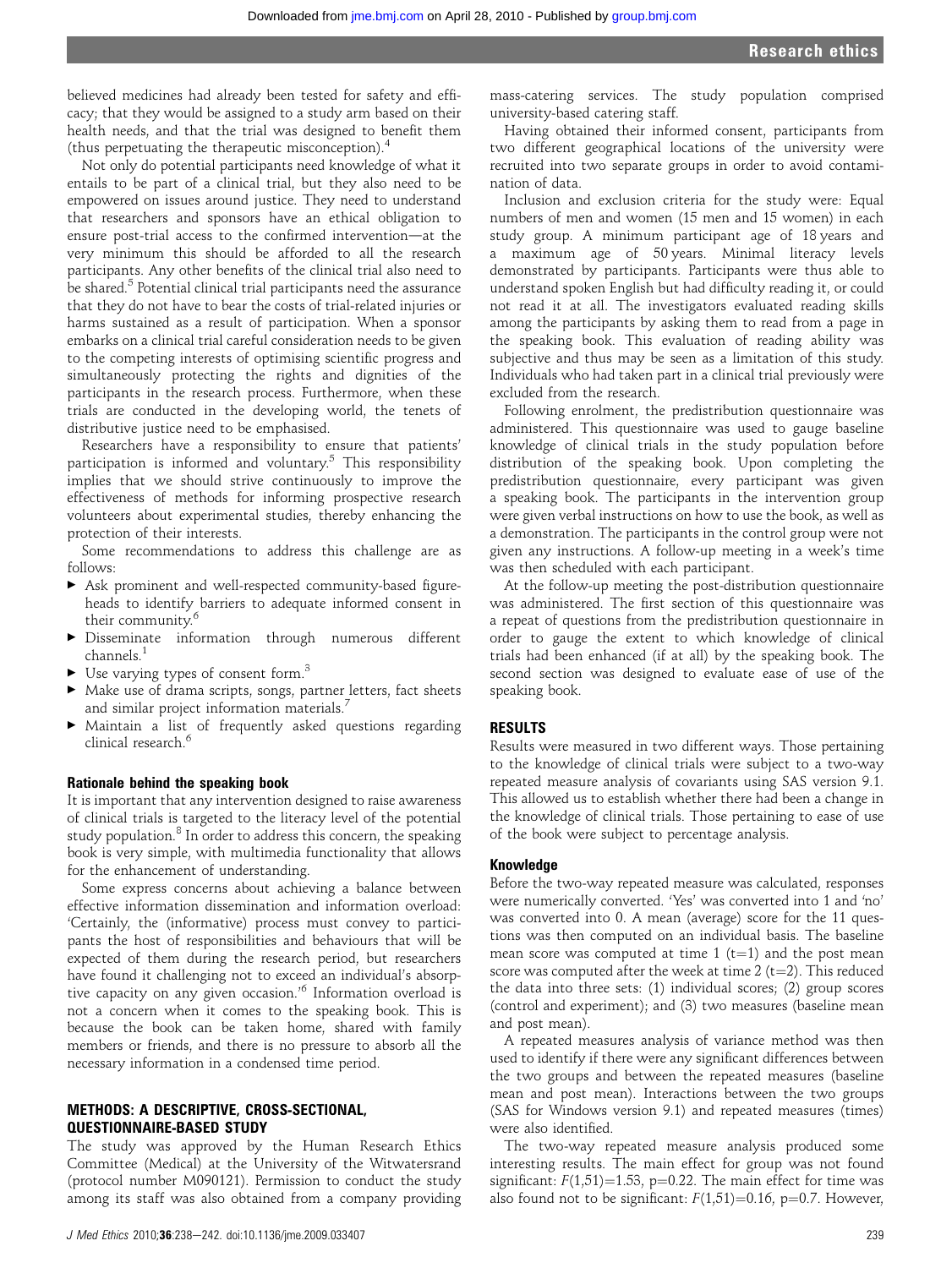# Research ethics

the group\*time interaction was found to be significant:  $F(1,51)=8.21$ , p=0.01. Tests for simple effects showed that the mean scores for the control group displayed no significant difference across time:  $F(1,26)=0.76$ , p=0.39. However, the intervention group displayed a significant increase in score across time:  $F(1,26)=6.11$ , p=0.02.

One possible reason for this divergence of results pertaining to knowledge is that the baseline could have been obtained mainly through guess-work as few participants had heard of clinical trials. In the control group, it became evident that many of them did not know how to use the book-even after having it for a week. This could mean that the control group, for the most part, continued guessing the answers when the post-distribution questionnaire was administered. This theory about guess-work is backed up by the fact that the decrease in knowledge of the control group is not statistically significant.

# Analysis of questions

#### Question 1

At the initial interview, participants were asked if they had heard of clinical research. Twenty-seven participants from the intervention group and 18 participants from the control group had not (this constituted 62.5% of the entire sample). After usage of the book, most participants ( $C_n$  Y=26, I<sub>n</sub> Y=26; 96.3% of total sample) responded that they had now heard of clinical research. Whereas the numbers increased in the control group ( $C_n$  Y=10 to  $C_n$  Y=26) an analysis of the subsequent questions reveals little understanding of trial participation. This problem was not encountered in the intervention group (table 1).

# Question 2

When asked what happens in a clinical trial, 19 participants from the control group and 14 from the intervention group answered that medicines are tested (68.7% of the total sample). At the follow-up interview 94% of the total sample answered

#### Table 1 Responses to knowledge questions

No Question Control Intervention Initial Follow-up Initial Follow-up No % No % No % No % 1. Have you heard of clinical research?  $Y=10$   $36$   $Y=26$   $96$   $Y=1$   $3.5$   $Y=26$   $96$ <br> $N=1$   $4$   $N=27$   $96.5$   $N=1$   $4$  $N=18$  64  $N=1$  4  $N=27$  96.5  $N=1$  4 2. Are medicines tested in clinical trials?  $Y=19$   $Y=4$   $Y=25$   $Y=26$   $Y=14$   $Y=26$   $Y=26$   $Y=26$   $Y=26$   $Y=26$   $Y=26$   $Y=26$   $Y=26$   $Y=26$   $Y=26$   $Y=26$   $Y=26$   $Y=26$   $Y=26$   $Y=26$   $Y=26$   $Y=26$   $Y=26$   $Y=26$   $Y=26$   $Y=$  $N=4$  24  $N=2$  7.4  $N=11$  44  $N=1$ 3. Once you start a clinical trial, can you stop whenever you like?  $Y=12$  54  $Y=20$  74  $Y=8$  30  $Y=21$  78  $N=10$  46  $N=7$  26  $N=18$  70  $N=6$  22 4. If a clinical trial is being conducted at a clinic or hospital that you attend, will you have to participate?  $Y=22$  85  $Y=5$  19  $Y=26$  93  $Y=13$  48  $N=4$  15  $N=2$  81  $N=2$  7  $N=14$  52 5. All medicines given to you in a clinical trial will make you feel better?  $Y=23$  88  $Y=12$  44  $Y=14$  58  $Y=16$  64  $N=3$  12  $N=15$  56  $N=10$  42  $N=9$  36 6. Do you have any rights when taking part in a clinical trial?  $Y=24$  92  $Y=27$  100  $Y=26$  96  $Y=25$  93  $N=2$  8  $N=0$  0  $N=1$  4  $N=2$  7 7. Are you allowed to ask questions about the trial?  $Y=24$  89  $Y=26$  96  $Y=25$  89  $Y=27$  100  $N=3$  11  $N=1$  4  $N=3$  11  $N=0$  0 8. Are you allowed to discuss the trial with your family?  $Y=25$  93  $Y=26$  96  $Y=24$  86  $Y=25$  93  $N=2$  7  $N=1$  4  $N=4$  14  $N=2$  7 9. Do you need detailed information about your participation?  $Y=26$  96  $Y=27$  100  $Y=25$  93  $Y=26$  96  $N=1$  4  $N=0$  0  $N=2$  7  $N=1$  4 10. Will your information from the clinical trial be shared with other people?  $Y=22$  88  $Y=3$  11  $Y=19$  70  $Y=5$  19  $N=3$  12  $N=24$  89  $N=8$  30  $N=22$  81 11. Will participating in a clinical trial earn you extra money?  $Y=10$  45  $Y=3$  12  $Y=12$  46  $Y=5$  10  $N=12$  55  $N=23$  88  $N=14$  54  $N=20$  90

this question in the affirmative  $(C_n Y=25, I_n Y=26)$ . These results suggest a substantial increase in understanding of clinical trials.

# Question 3

When participants were asked whether they could withdraw from clinical trials, 10 participants from the control group and 18 from the intervention group stated that withdrawal was not permitted (58.3% of the total sample). Following use of the book, there was a dramatic improvement in both groups: 75.9% of the entire sample ( $C_n$  Y=20, I<sub>n</sub> Y=21) understood that one is allowed to withdraw from clinical trials at any time.

# Question 4

'If a clinical trial is being conducted at a hospital or clinic which you attend, will you have to participate?' Before use of the book, 22 participants in the control group and 26 participants in the intervention group answered 'yes' to this question. During follow-up interviews, it was noted that 13 participants from the intervention group still answered this question in the affirmative. This result suggests that text, and its positioning in the book, may not carry enough emphasis with regard to voluntary participation.

# Question 5

Asked whether all medicines given to them in a clinical trial would make them feel better, 74% of the total sample  $(C_n Y=23)$ and  $I_n$  Y=14) said that this was the case. At the follow-up interview 54% still responded in the affirmative to this question  $(C_n Y=12, I_nY=16)$ . Page 4 of the speaking book, which pertains to this question, reads as follows:

'Taking part in a clinical study means you may get the chance to get treated with new medicines that aren't in chemists yet. The information received from the study may help treat people with your illness in a better way. Your illness may also improve but if the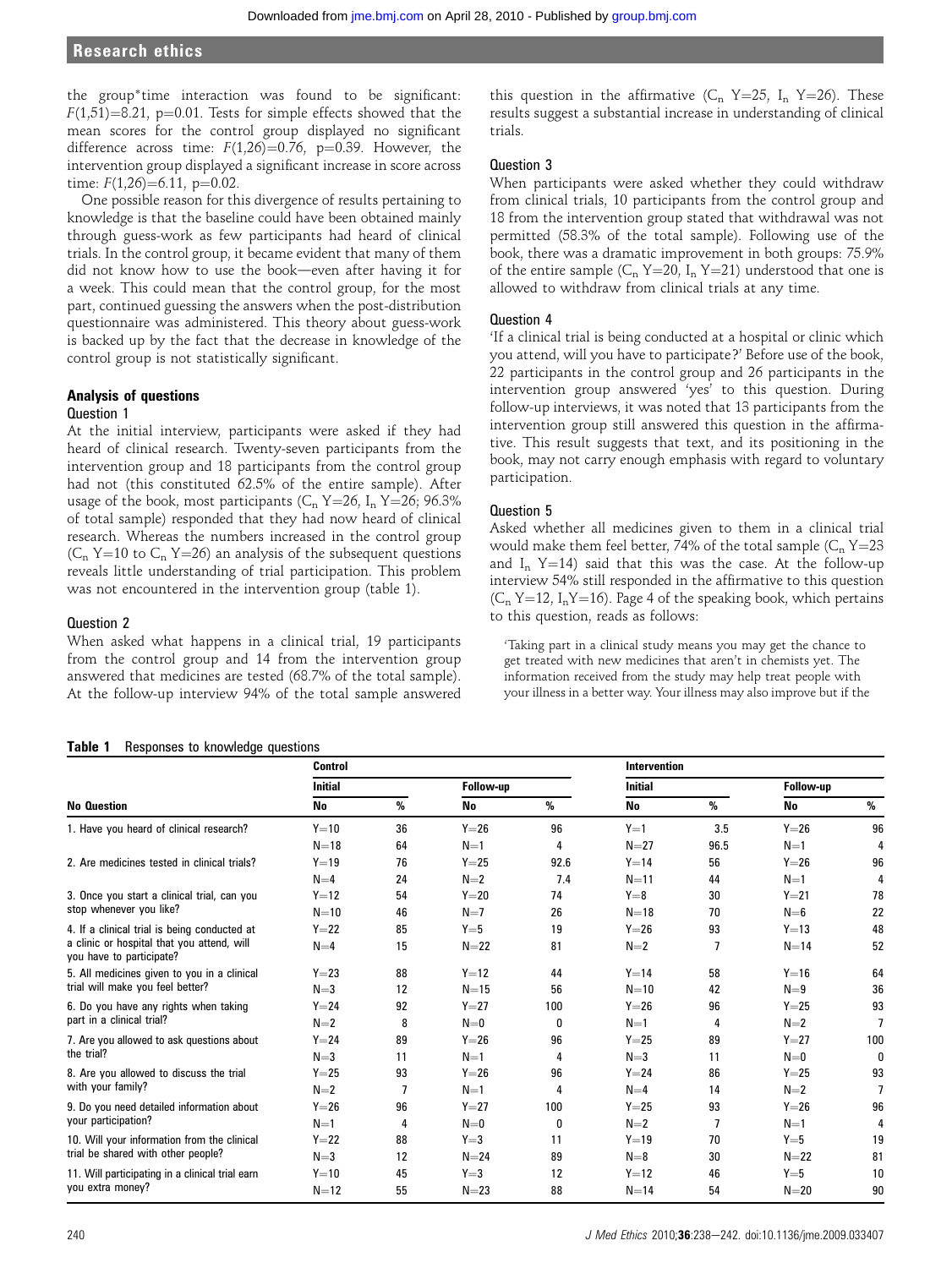Question 11

exploitation.

Ease of use

trial medication is not effective or you receive a placebo, which is a sugar pill, you may not benefit from taking the study medicine, but you will learn how to cope with your illness.'

It is possible that sentence one (above) is open to misinterpretation and suggests that one will be getting 'treatment', which is not the case in clinical trials. The final sentence might also be misleading.

# $Questions 6-9$

'Do you have any rights when taking part in a clinical trial?'; 'Are you allowed to ask questions about the trial?'; 'Are you allowed to discuss the trial with your family?' and 'Do you need detailed information about your participation?' During the first interview with participants, the majority in both the control and the intervention group answered 'yes' to questions 6, 7, 8 and 9 (Q6: C<sub>n</sub> Y=24, I<sub>n</sub> Y=26; Q7: C<sub>n</sub> Y=24, I<sub>n</sub> Y=25; Q8:  $C_n$  Y=25, I<sub>n</sub> Y=24; Q9:  $C_n$  Y=26, I<sub>n</sub> Y=25). Although the participants did not know about clinical trials, most were aware that they have certain rights that can be generalised to all situations. This suggests that the notion of a 'rights-based society' is becoming more prominent in the South African context. Furthermore, the participants had some exposure to university students, and perhaps this could have been influential.

# Question 10

'Will your information from the trial be shared with other people?' During the first questionnaire session with participants, 22 members of the control group and 19 members of the experimental group answered 'yes' to this question. This reveals that there may be little knowledge about the concept of confidentiality among the target population. There was a definite improvement in this knowledge at the follow-up sessions (after exposure to the speaking book) with only three members of the control group and five members of the intervention group answering 'yes' to this question.

#### Table 2 Responses to questions on 'ease of use' of the speaking book

# 'no' answers to the 'ease of use' questions and then calculating a percentage. A limitation of the 'ease of use' section is its subjectivity in the sense that it was based on opinions of the book. On the whole, there is an overall consensus that the book

is easy to use, helpful and informative. It is important to note the fluctuations in group number for the 'ease of use' questions. This is due to some participants who were unwilling to answer certain questions, or who did not know the answer to certain questions. Only definite 'yes' and 'no' answers were recorded.

Ease of use of the book was calculated by computing 'yes' and

At the end of the research almost all the participants were aware of the fact that clinical trials are not a means to earning money. 'Will participating in a clinical trial earn you extra money?' ( $C_n$  N=23, I<sub>n</sub> N=20). These results suggest that the speaking book addresses information on undue inducement somewhat effectively. This is important in a country such as South Africa where poverty is rife and communities are vulnerable to

# Control group versus experimental group

Initially, when we asked the control group of 27 whether they found the book easy to use, 100% said 'yes'. However, one person did not try to read the book and another said there had not been enough time to do so. Further questioning revealed that in actual fact, only 56% of the control group had worked out that the push buttons on the panel corresponded to specific pages in the book. This suggests that although it was easy to push the buttons and listen to the narration, the overall concept of the 'speaking book' actually 'reading' the pages to you was missed in the control group (table 2).

Results from the experimental arm of 27 participants showed that 89% of participants found the book easy to use. Furthermore, 81% of the participants knew that the pushbuttons on the panel corresponded to the pages of the book. This is consistent

| <b>No Question</b>                                                                                  | <b>Control</b> |     |           |    | Intervention |      |           |    |
|-----------------------------------------------------------------------------------------------------|----------------|-----|-----------|----|--------------|------|-----------|----|
|                                                                                                     | Yes            |     | <b>No</b> |    | Yes          |      | <b>No</b> |    |
|                                                                                                     | n              | %   | n         | %  | n            | $\%$ | n         | %  |
| 1. Did you find the book easy to use?                                                               | 25             | 100 | 0         | 0  | 24           | 89   | 3         | 11 |
| 2. Do you know that each page in the<br>book corresponds to a certain push<br>button?               | 15             | 56  | 12        | 44 | 21           | 81   | 5         | 19 |
| 3. Did you find the book helpful?                                                                   | 23             | 92  | 2         | 8  | 26           | 96   |           | 4  |
| 4. Did you understand the words in the<br>book?                                                     | 24             | 89  | 3         | 11 | 21           | 81   | 5         | 19 |
| 5. Did you like the pictures?                                                                       | 25             | 100 | 0         | 0  | 27           | 100  | 0         | 0  |
| 6. Did you show the book to other people?                                                           | 21             | 78  | 6         | 22 | 23           | 85   | 4         | 15 |
| 7. Did you discuss the book with those to<br>whom you showed it?                                    | 16             | 76  | 5         | 24 | 18           | 78   | 5         | 22 |
| 8. Did these others who looked at the<br>book think it was informative?                             | 18             | 95  |           | 5  | 22           | 100  | 0         | 0  |
| 9. Do you want any changes to the book?                                                             | 6              | 23  | 20        | 77 | 5            | 19   | 21        | 81 |
| 10. Do you know what makes the book<br>work?                                                        | 24             | 89  | 3         | 11 | 27           | 100  | 0         | 0  |
| 11. Do you know where the on/off switch<br>is?                                                      | 26             | 96  | 1         | 4  | 27           | 100  | 0         | 0  |
| 12. Can you explain how the battery is<br>changed?                                                  | 14             | 52  | 13        | 48 | 16           | 59   | 11        | 41 |
| 13. Would you be able to change the<br>battery? (Do you have a screwdriver with<br>which to do so?) | 15             | 56  | 12        | 44 | 10           | 37   | 17        | 63 |